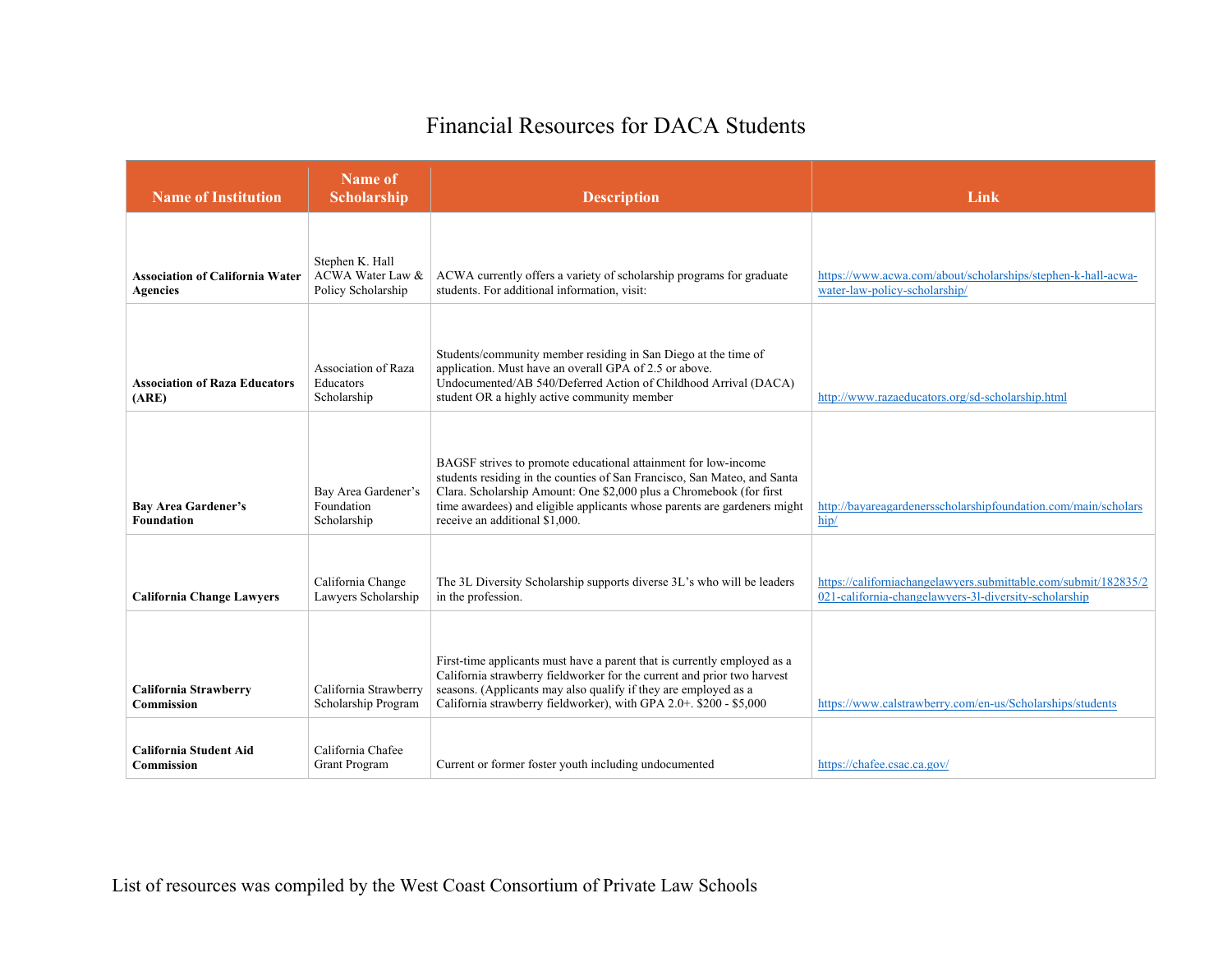| <b>Cedar Lending</b>                              | Because College is<br>Expensive<br>Scholarship                                             | Any student. \$500 awards                                                                                                                                                                                                                                                                                                                                                                                                                                                              | https://cedaredlending.com/scholarship/                                                                                    |
|---------------------------------------------------|--------------------------------------------------------------------------------------------|----------------------------------------------------------------------------------------------------------------------------------------------------------------------------------------------------------------------------------------------------------------------------------------------------------------------------------------------------------------------------------------------------------------------------------------------------------------------------------------|----------------------------------------------------------------------------------------------------------------------------|
| <b>Chicana/Latina Foundation</b>                  | Chicana/Latina<br>Foundation<br>Scholarship<br>Chicana/Latina<br>Foundation<br>Scholarship | For Latinas including undocumented in Northern California counties.<br>Chicana Latina Foundation awards scholarships to Latina college<br>students (undergraduate or graduate), valued at \$1,500 each.                                                                                                                                                                                                                                                                                | https://chicanalatina.org/programs/scholarships<br>https://chicanalatina.org/programs/programs-scholarship-<br>guidelines/ |
| <b>Congressional Hispanic Caucus</b><br>Institute | <b>CHCI</b> Graduate<br>Fellowship                                                         | Fellowship for JD graduates. Individuals who are seeking consideration<br>under the "Deferred Action for Childhood Arrival" (DACA) policy must<br>possess an Employment Authorization Document at the time of<br>application that is valid throughout the program. Must be dedicated to<br>public service. \$39,600/year                                                                                                                                                               | https://chci.org/programs/graduate-fellowship-<br>program/eligibility-program-details/                                     |
| <b>Davis-Putter</b>                               | Davis Putter<br>Scholarship Fund                                                           | Student must be an activist in social and economic justice. Does not have<br>to be a citizen \$15,000 max award                                                                                                                                                                                                                                                                                                                                                                        | http://www.davisputter.org/apply-for-scholarships/                                                                         |
| <b>DREAMer's Roadmap</b>                          | DREAMer's<br>Roadmap                                                                       | DREAMer's Roadmap is a mobile app designed to help<br>DREAMer's -undocumented students- find and track scholarship<br>opportunities available for them across the nation. The app will<br>also work as a crowdsourcing platform where anyone can suggest<br>a scholarship they know about that are not on our database.<br>DREAMers Roadmap will also be a great resource for educators,<br>making it easy to share our information via email and social media<br>with their students. | Website: http://www.dreamersroadmap.com/<br>Scholarships:<br>http://www.dreamersroadmap.com/scholarships/                  |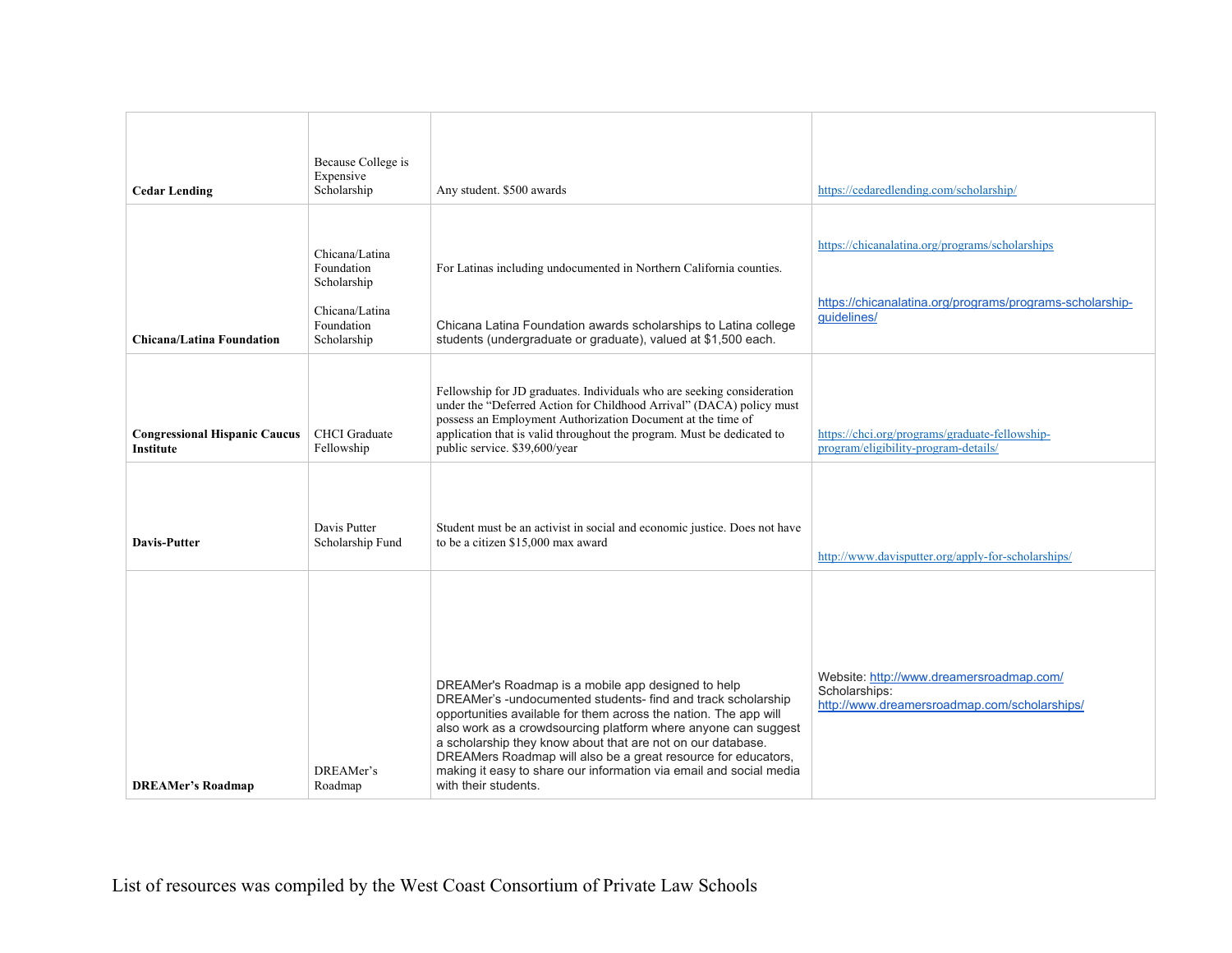| <b>Educators for Fair</b>                                          | New American                                                                         | E4FC's New American Scholars Program provides financial awards to<br>low-income immigrant college and graduate students who live and/or<br>attend school in the San Francisco Bay Area. We provide scholarships of                                                                                                                                                                                                                                                                                 |                                                                                                                                                                                                                                 |
|--------------------------------------------------------------------|--------------------------------------------------------------------------------------|----------------------------------------------------------------------------------------------------------------------------------------------------------------------------------------------------------------------------------------------------------------------------------------------------------------------------------------------------------------------------------------------------------------------------------------------------------------------------------------------------|---------------------------------------------------------------------------------------------------------------------------------------------------------------------------------------------------------------------------------|
| <b>Consideration (E4FC)</b>                                        | Scholars Program                                                                     | up to \$7,000 to cover tuition and other expenses.                                                                                                                                                                                                                                                                                                                                                                                                                                                 | https://immigrantsrising.org/financial-support/scholarship-fund/#                                                                                                                                                               |
| <b>Golden Doors Scholars</b><br><b>NATIONAL</b>                    | Golden Doors<br>Scholars<br><b>NATIONAL</b>                                          | Golden Door Scholars supports professional experiences. Applicants<br>must be eligible to participate in paid internships. All scholars are<br>required to be approved for Deferred Action for Childhood Arrivals<br>(DACA). 3.0 GPA minimum. Not available to graduate students.                                                                                                                                                                                                                  | https://www.goldendoorscholars.org/faq                                                                                                                                                                                          |
| <b>Gonzaga University</b>                                          | Multiple resources                                                                   | A listing of outside financial aid resources hosted on Gonzaga<br>University's website                                                                                                                                                                                                                                                                                                                                                                                                             | https://www.gonzaga.edu/about/diversity-equity-<br>inclusion/resources-and-publications/undocumented-<br>student-support/admission<br>https://www.gonzaga.edu/undergraduate-admission/tuition-<br>aid/scholarship-opportunities |
| <b>Hispanic Association of</b><br><b>Colleges and Universities</b> | Seasonal Scholarship<br><b>Board Postings</b>                                        | Diversity scholarships offered by HACU partners                                                                                                                                                                                                                                                                                                                                                                                                                                                    | https://www.hacu.net/hacu/Scholarships.asp                                                                                                                                                                                      |
| <b>Hispanic Association of</b><br><b>Colleges and Universities</b> | Denny's Hungry for<br>Education<br>Scholarship                                       | Five (5) college scholarships for \$1,000 each. All students are eligible to<br>apply regardless of race, color, creed, religion, sexual orientation, gender,<br>disability, or national origin. Applicant must be a full-time or part-time<br>undergraduate or graduate student attending a two-year or four-year<br>HACU-member institution in the United States. Students must possess a<br>minimum cumulative GPA of 2.5. NOTE: Applications must be<br>submitted on the HACU website. \$1,000 | https://www.dennyshungryforeducation.com/scholarships-hacu                                                                                                                                                                      |
| <b>Hispanic Bar Association</b>                                    | Hispanic Bar<br>Association of<br>Orange County<br>Wallace R. Davis<br>Memorial Fund | Eligible students must be of Latino origin and involved in the Latino<br>community. Priority will be given to students with significant ties to<br>Orange County.                                                                                                                                                                                                                                                                                                                                  | http://www.ochba.org/scholarships                                                                                                                                                                                               |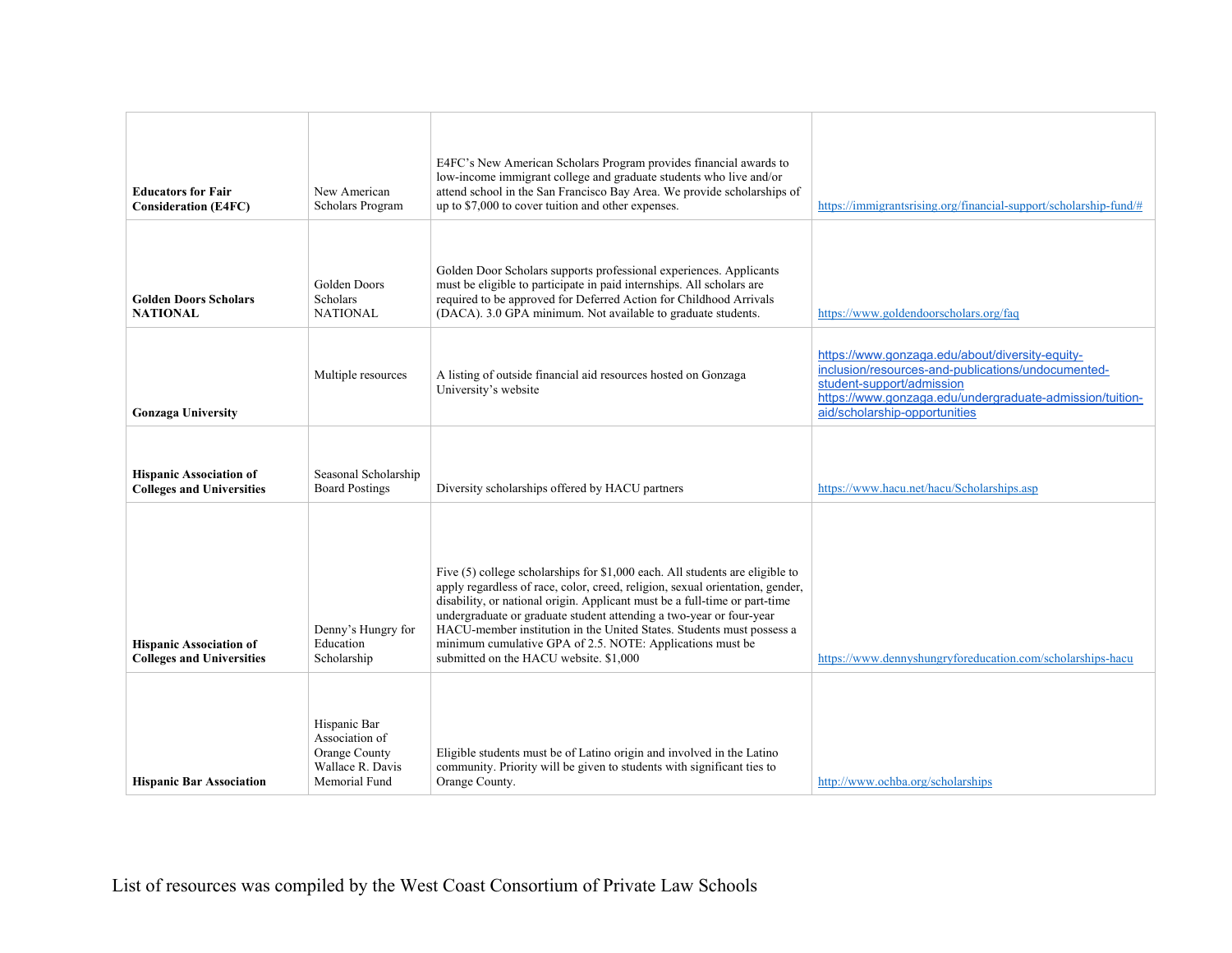| <b>Hispanic Scholarship Fund</b>                            | HSF Scholarship                                         | Awards are based on merit; amounts range from \$500 to \$5,000, based on<br>relative need among the scholars selected. DACA students in graduate<br>school are eligible to apply.                                                                           | https://www.hsf.net/scholarship                                                               |
|-------------------------------------------------------------|---------------------------------------------------------|-------------------------------------------------------------------------------------------------------------------------------------------------------------------------------------------------------------------------------------------------------------|-----------------------------------------------------------------------------------------------|
| <b>Immigration Lawyers</b>                                  | <b>Immigration Lawyers</b><br>Scholarship               | We are particularly encouraging applicants from students without<br>traditional sources of financial assistant including undocumented<br>immigrants, DACA recipients, and students currently in the green card<br>application process. \$1,000 scholarship. | https://immigrationlawyerslosangeles.com/los-angeles-<br>immigration-lawyer-scholarship-2019/ |
| <b>Institute for Humane Studies</b>                         | Humane Studies<br>Fellowship                            | Have a research interest that contributes to the advancement of classical<br>liberal scholarship. \$15,000 award.                                                                                                                                           | https://theihs.org/funding/humane-studies-fellowship                                          |
| <b>Latina Chicana Foundation</b>                            | Latina Chicana<br>Foundation<br>Scholarship             | Each year, the Chicana Latina Foundation awards scholarships to<br>Latina college students (undergraduate or graduate), valued at<br>\$1,500 each.                                                                                                          | https://chicanalatina.org/programs/programs-scholarship-<br>guidelines/                       |
|                                                             |                                                         |                                                                                                                                                                                                                                                             |                                                                                               |
| <b>La Raza Lawyers Association</b><br>of Santa Clara County | La Raza Lawyers<br>Association of Santa<br>Clara County | The scholarships are available to La Raza students who 1) are from the<br>Bay Area; or 2) attend Santa Clara University, Lincoln, UC Berkeley,<br>USF, UC Hastings, Stanford, Golden Gate University, UC Davis, or<br>McGeorge Schools of Law.              | http://larazafoundation.org/                                                                  |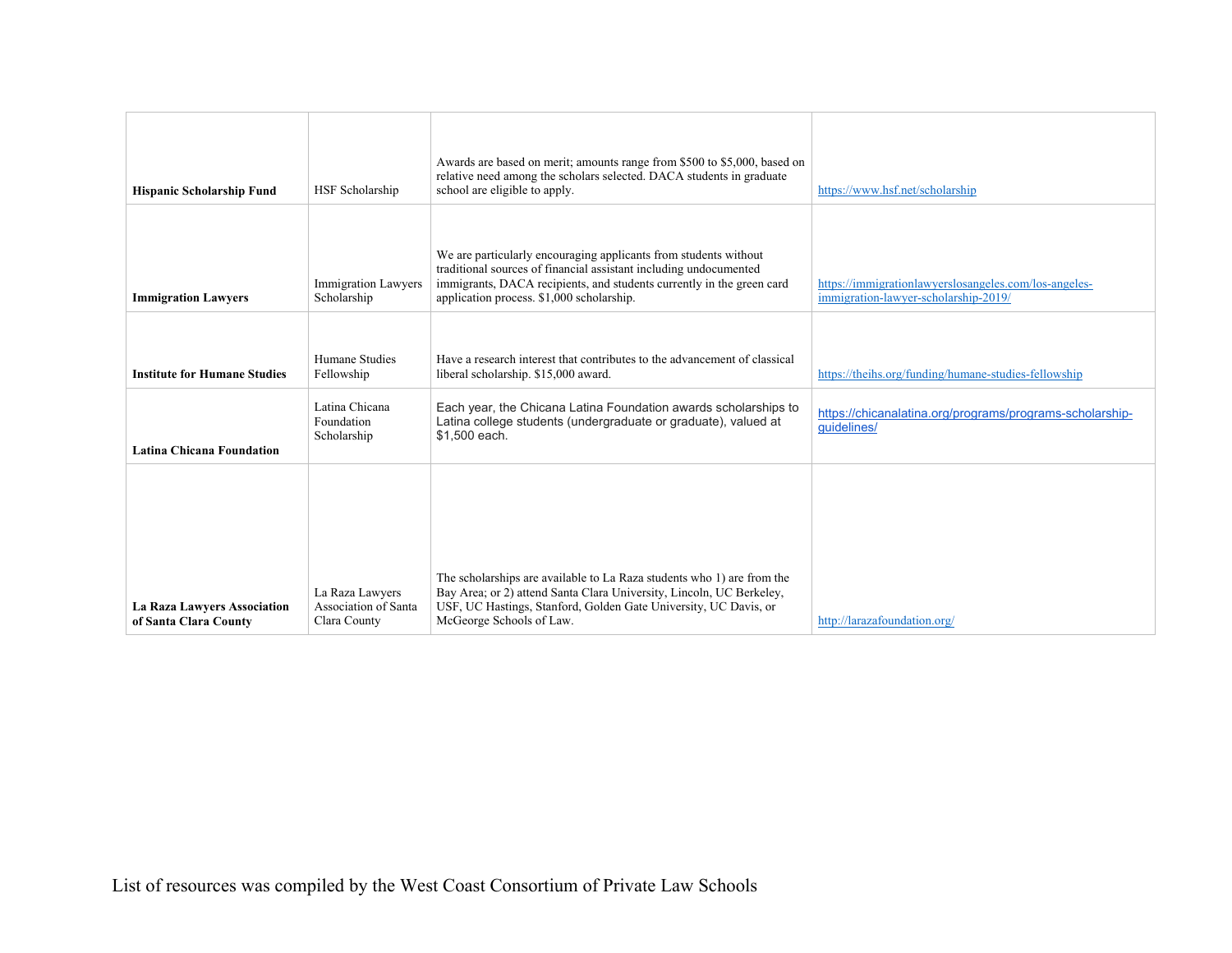| <b>Lane Powell</b>                                 | George V. Powell<br>Diversity Scholarship   | For 2Ls. Student must fulfill summer internship at Seattle or Portland<br>office before receiving scholarship for 3 <sup>rd</sup> year of law school. Must<br>contribute meaningfully to the diversity of the legal community and who<br>have a demonstrated desire to work, live, and eventually practice law in<br>Seattle or Portland. The candidates' academic achievements and record of<br>leadership activities, community service, and involvement in community<br>issues will be taken into consideration. Candidates must be second year<br>students in good standing at an ABA accredited law school. Candidates in<br>four-year joint degree programs will be considered after their third year.<br>\$7,500 award. | https://www.lanepowell.com/Our-Careers/Summer-<br>Associates/George-V-Powell-Diversity-Scholarship |
|----------------------------------------------------|---------------------------------------------|--------------------------------------------------------------------------------------------------------------------------------------------------------------------------------------------------------------------------------------------------------------------------------------------------------------------------------------------------------------------------------------------------------------------------------------------------------------------------------------------------------------------------------------------------------------------------------------------------------------------------------------------------------------------------------------------------------------------------------|----------------------------------------------------------------------------------------------------|
| <b>MANA</b> de San Diego                           | MANA de San Diego                           | MANA Scholarships are for Latina Women interested in higher<br>education. Recipients are selected based on a number of academic and<br>non-academic factors. These factors include leadership, community<br>engagement, educational and professional goals, financial need and<br>special circumstances. Scholarships are awarded and recipients and their<br>familied celebrated at an annual Scholarship Reception.                                                                                                                                                                                                                                                                                                          | https://www.manasd.org/programs/scholarship/                                                       |
| <b>Mapes Law Offices Attorneys</b><br>& Counselors | Mapes Law Offices<br>Scholarship            | U.S. citizenship or legal permanent resident status not required. Must<br>have financial need. \$1,000 award.                                                                                                                                                                                                                                                                                                                                                                                                                                                                                                                                                                                                                  | https://www.listsofscholarships.com/mapes-law-offices-<br>scholarship/                             |
| <b>Marin County Bar Association</b>                | 10,000 Degrees Law<br>Scholarship           | Up to \$5,000 for graduates of a Marin County high school OR has<br>continuously lived in Marin County for no less than a 3-year period<br>immediately prior to submission of the scholarship application. \$5,000                                                                                                                                                                                                                                                                                                                                                                                                                                                                                                             | https://www.10000degrees.org/law-school-scholarship                                                |
| <b>MCCA</b>                                        | Lloyd M. Johnson Jr.<br>Scholarship Program | The LMJ Scholarship Program provides financial support to incoming<br>first-year law students pursuing a juris doctorate degree.                                                                                                                                                                                                                                                                                                                                                                                                                                                                                                                                                                                               | http://www.mcca.com/resources/scholarship-program/                                                 |
| <b>Mission Asset Fund</b>                          | <b>Mission Asset Fund</b>                   | Helps with the fees for DACA renewal applications and provides<br>information about financial resources.                                                                                                                                                                                                                                                                                                                                                                                                                                                                                                                                                                                                                       | https://missionassetfund.org/                                                                      |

List of resources was compiled by the West Coast Consortium of Private Law Schools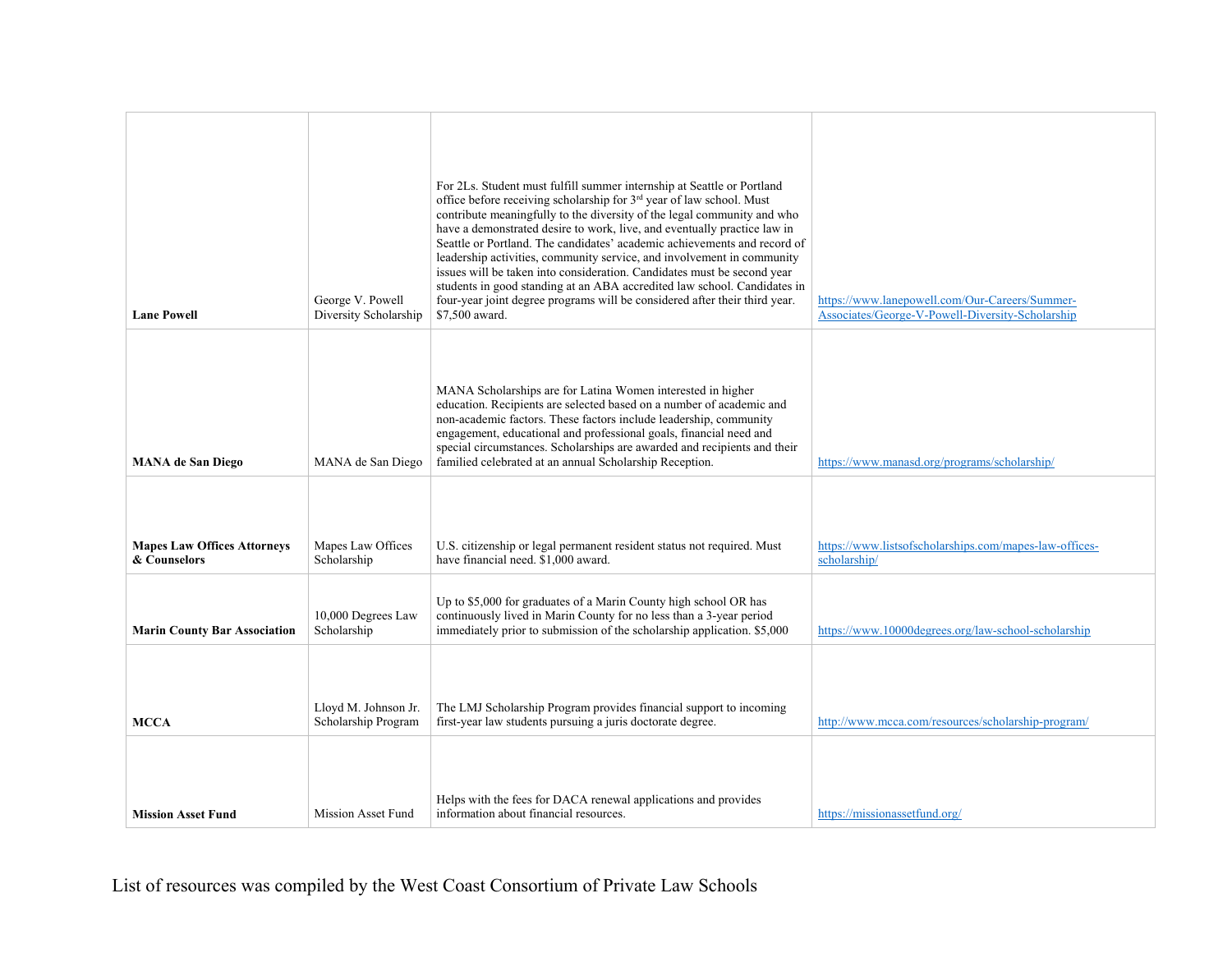| <b>Mpower Financing</b>                             | <b>Student Loans</b>                                                                                     | This organization offers loans in US-dollars to international and DACA<br>students studying in the USA and Canada.                                                                                                                                                                                                                                                                                                                                 | http://www.mpowerfinancing.com                                                                        |
|-----------------------------------------------------|----------------------------------------------------------------------------------------------------------|----------------------------------------------------------------------------------------------------------------------------------------------------------------------------------------------------------------------------------------------------------------------------------------------------------------------------------------------------------------------------------------------------------------------------------------------------|-------------------------------------------------------------------------------------------------------|
| <b>National Immigration Law</b><br>Center           | Resources on<br>financial aid and<br>scholarships for<br>students regardless<br>of immigration<br>status | Resources on financial aid and scholarships for students<br>regardless of immigration status.                                                                                                                                                                                                                                                                                                                                                      | https://www.nilc.org/issues/education/estimates-of-eligible-<br>students/aid-scholarships-groups/#aid |
| Peterson's                                          | Fulfilling Our<br>Dreams Scholarship<br>Fund                                                             | The scholarships are open to all qualifying students regardless of<br>immigration status. Only students from the Los Angeles area may apply.                                                                                                                                                                                                                                                                                                       | https://www.petersons.com/scholarship/fulfilling-our-dreams-<br>scholarship-fund-111 160962.aspx      |
| <b>Remember the dreamers</b>                        | Remember the<br>Dreamers: Higher<br>Education, DACA &<br>Our Dream                                       | The Remember the Dreamers website was created by institutions<br>of higher education, major higher education associations, and<br>allies in the fight to support our Dreamers.                                                                                                                                                                                                                                                                     | https://www.rememberthedreamers.org/                                                                  |
| <b>SallieMae</b>                                    | <b>Smart Option Student</b><br>Loan for Graduate<br>Students                                             | Offers loans for graduate students. Non-U.S. citizen borrowers who<br>reside in the U.S. are eligible with a creditworthy cosigner (who must be<br>a U.S. citizen or U.S. permanent resident) and are required to provide an<br>unexpired government-issued photo ID to verify identity.                                                                                                                                                           | https://www.salliemae.com/student-loans/graduate-smart-option-<br>student-loan/                       |
| Salvadoran American<br>Leadership& Educational Fund | Fulfilling Our Dream<br>Scholarship Fund                                                                 | ALEF's mission is to promote the civic participation and<br>representation of the Salvadoran and other Latino communities in<br>the U.S., promote the economic development and democracy in El<br>Salvador, as well as to advocate for its economic, educational, and<br>political advancement and growth. SALEF's scholarship fund<br>supports qualifying undergraduate, graduate, and professional<br>students regardless of immigration status. | http://salef.org/                                                                                     |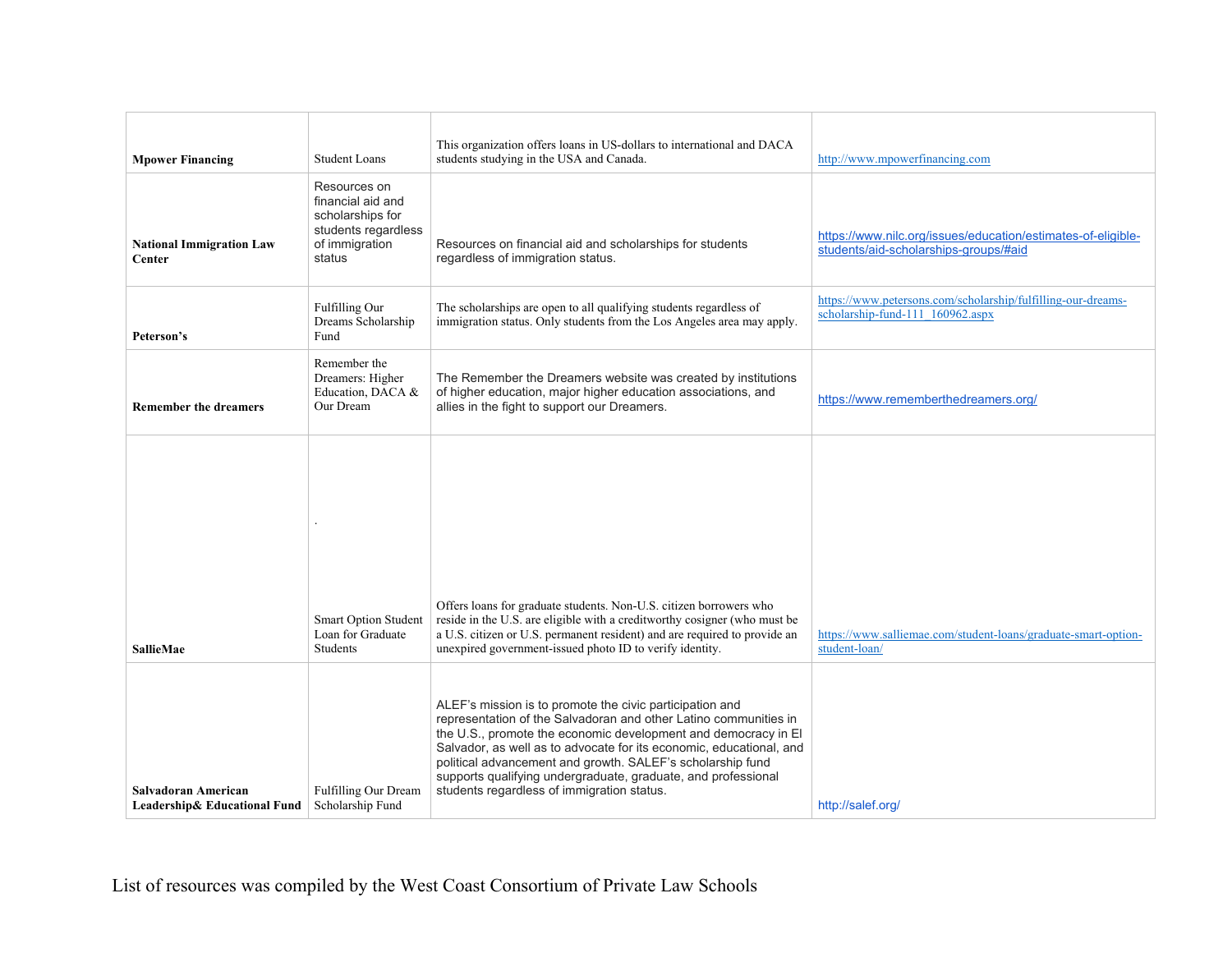| San Diego La Raza Lawyers<br>Association                      | <b>SDLRLA</b><br>Scholarship                    | Must have ties to San Diego or Imperial Counties, students who have<br>completed their 1L or 2L. Scholarship applicants must be enrolled in a<br>J.D. program at an ABA accredited law school. | http://www.sdlrlascholarshipfund.org/scholarships.html                                                  |
|---------------------------------------------------------------|-------------------------------------------------|------------------------------------------------------------------------------------------------------------------------------------------------------------------------------------------------|---------------------------------------------------------------------------------------------------------|
|                                                               |                                                 |                                                                                                                                                                                                |                                                                                                         |
| The Bar Association of San<br><b>Francisco</b>                | Bay Area Minority<br>Law Student<br>Scholarship | Most scholarships involve a substantial three-year commitment to worthy<br>qualified students. The vast majority of scholarships awarded are \$10,000<br>yearly.                               | https://www.sfbar.org/jdc/diversity/scholarship-program/                                                |
| <b>The DREAM Educational</b>                                  |                                                 | Sponsored by United We Dream, provides education-specific tools<br>and support for Dreamers. The site has a section dedicated to                                                               | https://unitedwedream.org/our-work/education-justice/<br>https://www.rememberthedreamers.org/resources/ |
| <b>Justice Program</b>                                        | United We Dream                                 | resources to support Dreamers and DACA recipients and their<br>families, and colleges and universities.                                                                                        |                                                                                                         |
|                                                               |                                                 |                                                                                                                                                                                                |                                                                                                         |
| The Hispanic Community<br><b>Affairs Council</b>              | <b>HCAC</b> Scholarship                         | Must be a resident of Alameda County. \$2,000 award.                                                                                                                                           | http://hcac-ac.org/index.php/scholarship/requirements                                                   |
| The Paul & Daisy Soros<br><b>Fellowship for New Americans</b> | The Paul & Daisy<br>Soros Fellowship            | Supports thirty New Americans, immigrants or the children of<br>immigrants, who are pursuing graduate school in the United States. Full                                                        | https://www.pdsoros.org/apply                                                                           |

List of resources was compiled by the West Coast Consortium of Private Law Schools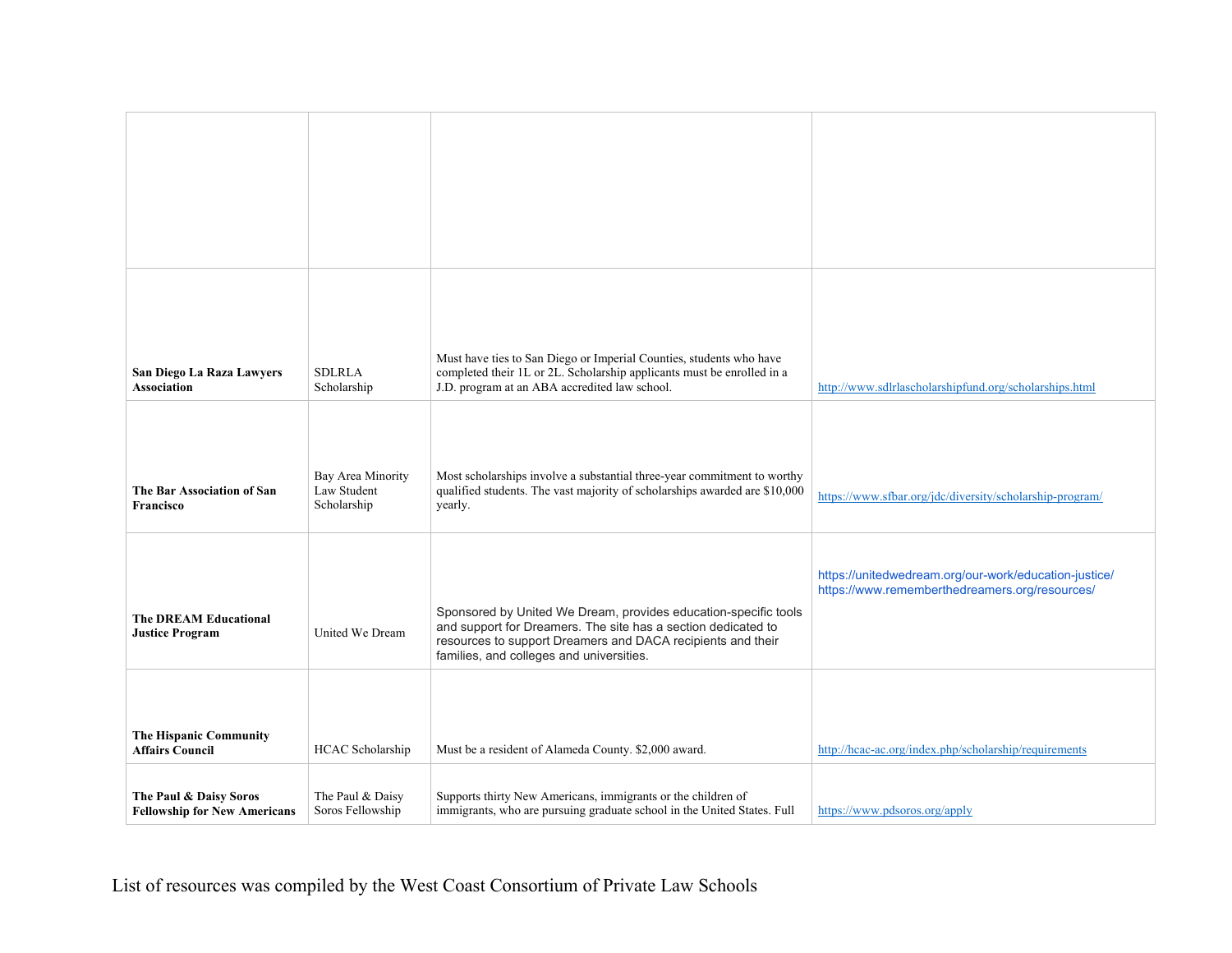|                                                              |                                                                                     | eligibility requirements can be found at<br>https://pdsoros.org/apply/eligibility                                                                                                                                                                                                                                                                                                                                       |                                                                                                   |
|--------------------------------------------------------------|-------------------------------------------------------------------------------------|-------------------------------------------------------------------------------------------------------------------------------------------------------------------------------------------------------------------------------------------------------------------------------------------------------------------------------------------------------------------------------------------------------------------------|---------------------------------------------------------------------------------------------------|
| <b>UC Berkeley</b>                                           | Rising Immigrant<br>Scholars through<br>Education (RISE)                            | Email: ucb rise@yaho.com<br>Email: brenda@uclink.berkeley.edu                                                                                                                                                                                                                                                                                                                                                           | https://callink.berkeley.edu/organization/RISE                                                    |
| <b>UC</b> Davis                                              | <b>Scholars Promoting</b><br><b>Education Awareness</b><br>and Knowledge<br>(SPEAK) | Site hosted by UC Davis with information for AB 540 students. Provides<br>information about the current DREAM Act, and its eligibility<br>requirements.                                                                                                                                                                                                                                                                 | https://sites.google.com/site/ucdspeak                                                            |
| <b>United States Hispanic</b><br><b>Leadership Institute</b> | Dr. Juan Andrade Jr.<br>Scholarship for<br>Young Hispanic<br>Leaders                | Students with at least one parent of Hispanic ancestry that are enrolled<br>full-time at an accredited institution. \$1,000 award.                                                                                                                                                                                                                                                                                      | https://www.ushli.org/dr-juan-andrade-scholarship-for-young-<br>hispanic-leaders/                 |
| University of the Pacific,<br><b>McGeorge School of Law</b>  | <b>DACA</b> Admission<br>policies                                                   | Undocumented/DACA admissions policy                                                                                                                                                                                                                                                                                                                                                                                     | https://law.pacific.edu/law/undocumented-daca-admissions-policy                                   |
| <b>University of San Diego</b>                               | Gomez Trial<br>Attorneys DACA<br>Scholarship                                        | The Gomez Trial Attorney scholarship will provide an annual scholarship<br>to a continuing law student at USD School of Law. The scholarship will<br>be awarded to a student who has demonstrated financial need and is in<br>good academic standing. The student scholar must be a DACA qualified<br>American immigrant who has qualified as a Deferred Action for<br>Childhood Arrivals student in the United States. | http://www.sandiego.edu/law/financial-aid/types/scholarships/jd-<br>private.php#accordion-panel32 |
| <b>University of San Diego</b>                               | Jorge A. Vargas<br>DACA Scholarship<br>Fund                                         | Professor Jorge A. Vargas DACA Scholarship funds may be used for<br>tuition, fees, books, supplies, and living expenses. Any amount over and<br>above that which is necessary to support tuition and fees may be refunded<br>to the student scholarship recipient directly. \$5,000 award.                                                                                                                              | http://www.sandiego.edu/law/financial-aid/types/scholarships/jd-<br>private.php#accordion-panel32 |